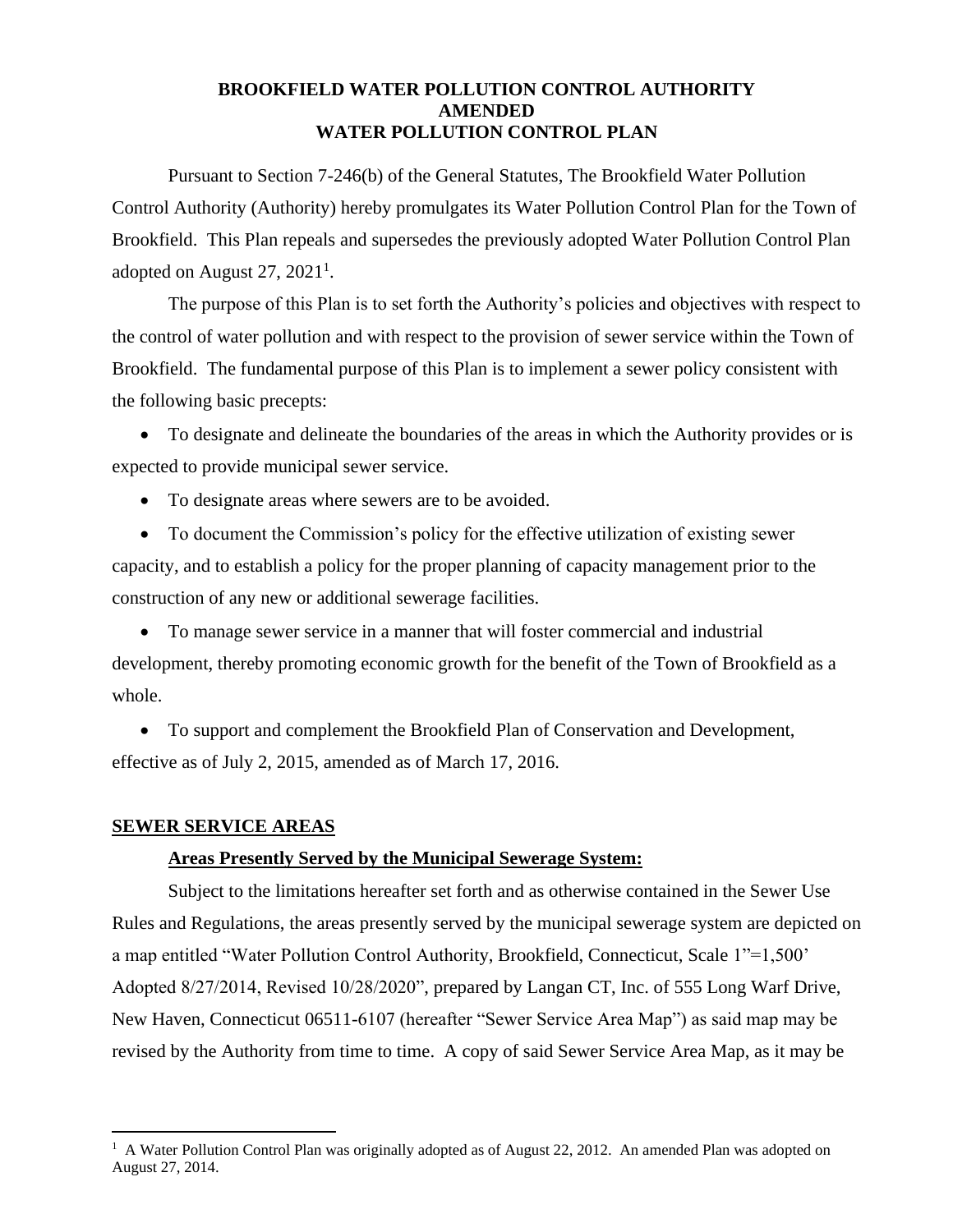hereafter amended, is incorporated herein by reference. These areas include the following historically defined sewer areas:

## **(a) Southwest and Federal Road Sewer Areas:**

The Southwest and Federal Road Sewer Areas comprise those properties serviced by existing sanitary sewers within the Federal Road corridor, and includes the area of Grays Bridge Road, Old New Milford Road, Greenknoll Drive, Junction Road (Route 133), Commerce Drive and Laurel Hill Road, Delmar Drive, Sandy Lane and Old Grays Bridge Road in which municipal sewers presently exist. The Southwest Area is generally defined as the area located southerly of the intersection of Federal Road and Junction Road (Route 133). The Federal Road Sewer Area is generally defined as the area located north of the intersection of Federal Road and Junction Road (Route 133) to the New Milford town line. The Southwest and Federal Road Sewer Areas consist of properties presently connected to the sewer system, properties for which a benefit assessment has been levied or is expected to be levied and properties for which a reservation of sewer capacity has been formally established.

# **(b) Center School Sewer Extension Area:**

The Center School Sewer Extension Area comprises those properties presently served by and connected to the existing Center School Sewer Extension along Silvermine and Pocono Roads, including Center School.

## **(c) White Turkey / Candlewood Lake Road Sewer Area:**

The White Turkey / Candlewood Lake Road Sewer Area comprises those properties presently served by and connected to the existing sanitary sewer extending from Federal Road to the Huckleberry Hill School.

# **(d) West Whisconier Hill Road (Three Condominium) Sewer Area:**

The West Whisconier Hill Road **(**Three Condominium) Sewer Area comprises those properties presently served and connected and those properties presently assessed within the following condominium projects: Stony Hill Village Condominiums, Whisconier Village Condominiums and Cedar Brook Condominiums. The sewer district also serves properties presently assessed within a limited area zoned for industrial use along Vale Road (including 101, 101 A and 111 Park Ridge Road, (all formerly 20 Vale Road), Sand Cut Road and Gray's Bridge Road and the Whisconier School. No property other than the specified condominiums, the Whisconier School and the industrial properties for which a benefit assessment is levied may connect to this sewer extension.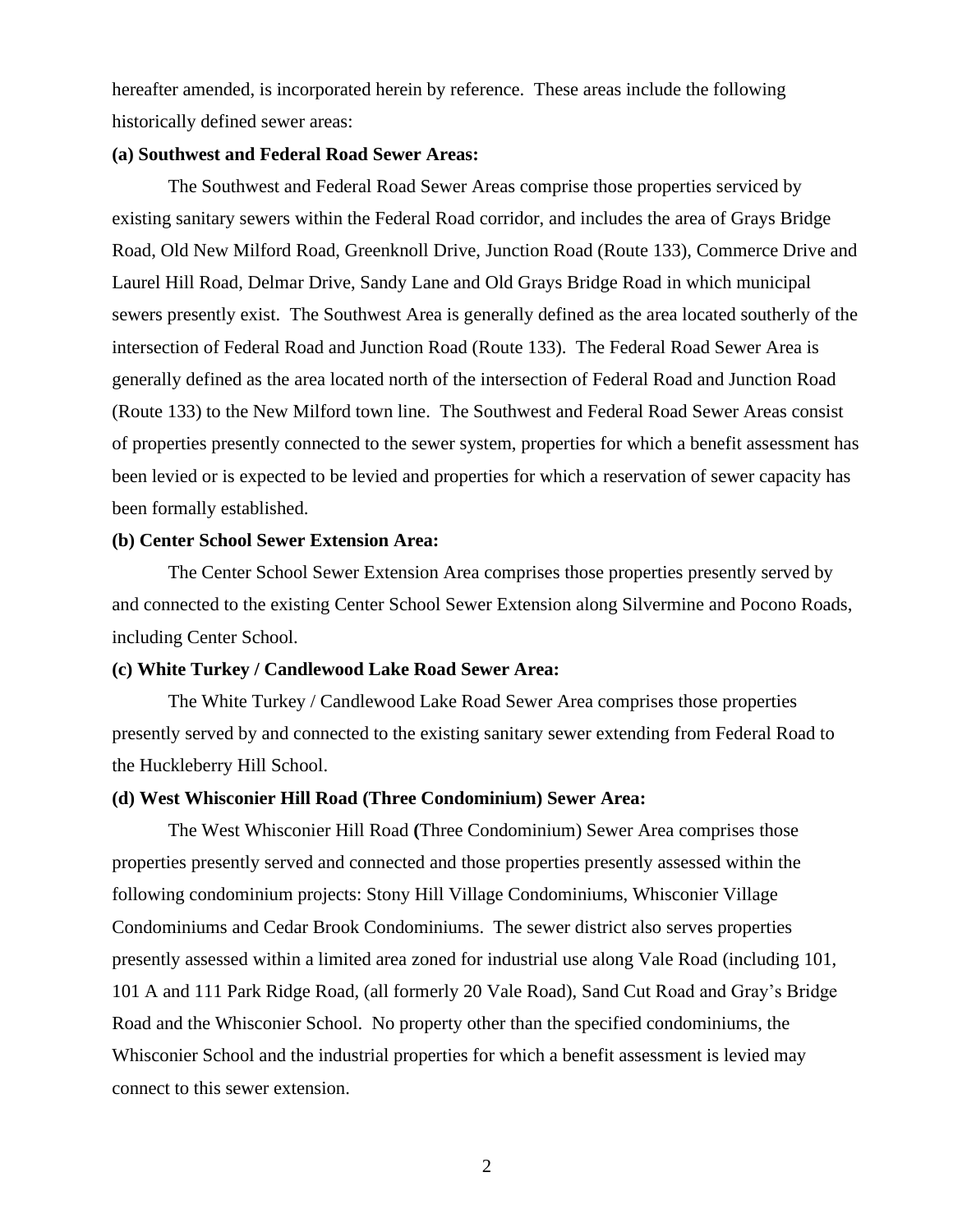## **(e) Brookfield High School Sewer Area:**

The Brookfield High School Sewer Area is a sewer extension running to the Brookfield High School from the Center School Sewer Extension. This is a single use municipal sewer area to serve the Brookfield High School only. No property other than the Brookfield High School may be connected to this sewer extension.

#### **(f) High Meadow / Ledgewood/ Newbury Crossing Sewer Area**

This sewer area serves the High Meadow, Ledgewood and Newbury Crossing condominium projects by means of an extension from the Center School Sewer Extension to provide sewer service to the High Meadow, Ledgewood and Newbury Crossing condominium projects.

The properties located within the foregoing sewer service areas are indicated on the aforesaid Sewer Service Area Map as follows:

(Green) "Connected to sewer"

(Orange) "Assessed but not connected"

(Blue) "Future Anticipated" .

#### **Areas where municipal sewerage facilities are planned:**

## **(a) 37 Old Route 7:**

A sewer extension has been permitted to serve premises known as 37 Old Route 7. The project has been fully designed and approved for construction as an owner financed sewer expansion.

# **(b) 101-105 Laurel Hill Road**

A sewer extension in Laurel Hill Road has been permitted to serve premises known as 101- 105 Laurel Hill Road. The project has been fully designed and approved for construction as an owner financed sewer expansion.

#### **(c) Central Sewer Corridor Expansion**

The Brookfield Plan of Conservation and Development contemplates expansion of the central sewer corridor to serve additional commercial and industrial properties outside of the Southwest and Federal Road Sewer Areas. The Authority reserves the exclusive discretion to manage existing treatment plant capacity and to determine when and how these areas might be served. At present, the Authority anticipates that no capacity to serve these areas is available. Such areas are identified are identified as follows:

(Light Blue) "Future anticipated areas"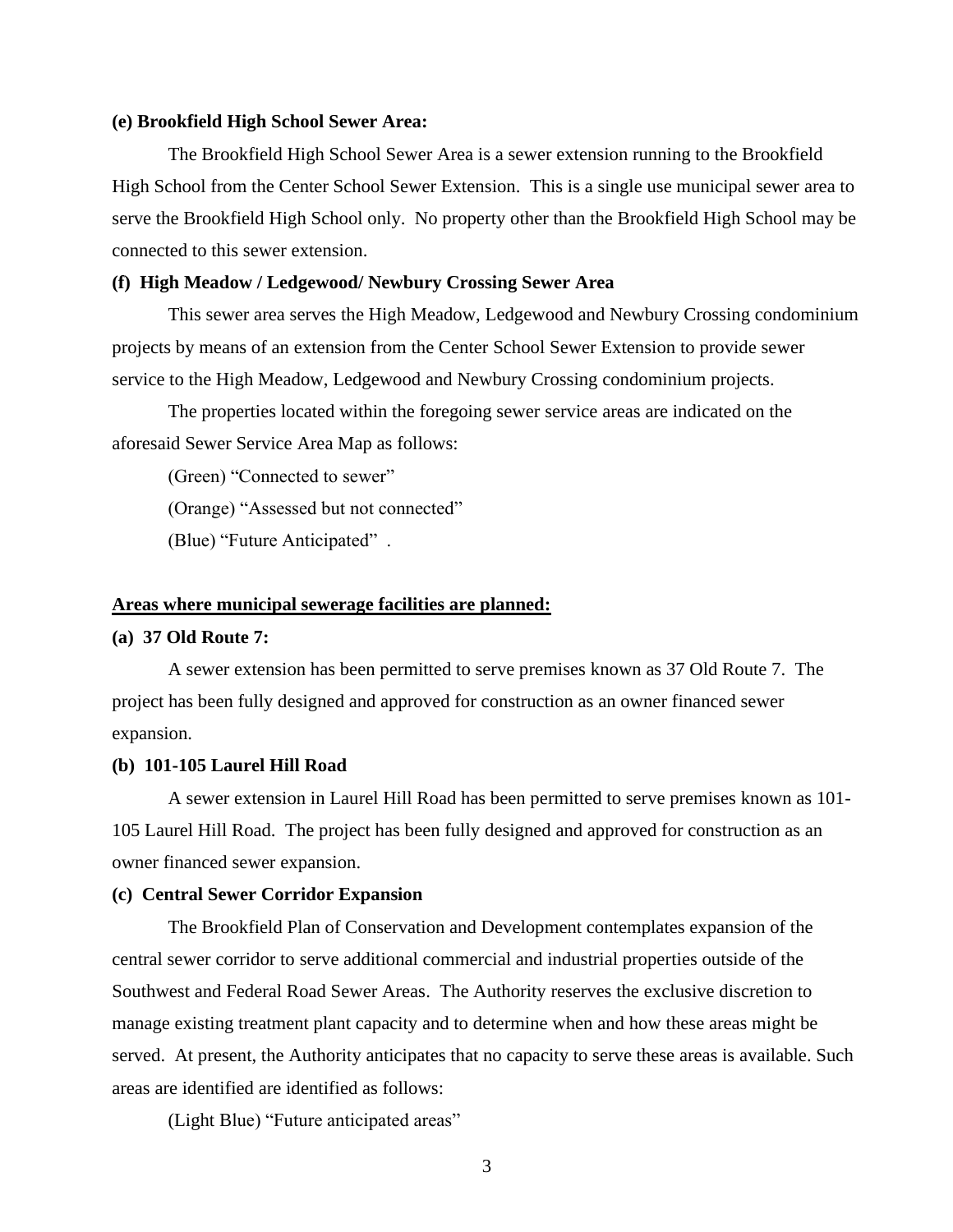# **AREAS WHERE SEWERS ARE TO BE AVOIDED**

The Town of Brookfield presently has an InterLocal agreement with the City of Danbury allowing 500,000 gallons per day of wastewater discharge from Brookfield to be treated at the Danbury Wastewater Treatment Plant. The Authority expects that allocation of treatment capacity to be reduced to 380,000 gallons per day effective in calendar year 2023. The Authority has determined that all capacity available within the 380,000 gallons per day limitation has been previously allocated to existing sewer users or to parties having valid, unexpired sewer connection permits. As such, no additional sewer treatment capacity is currently available to the Town of Brookfield. Vacant properties located within existing sewer areas for which an assessment has been levied and paid may be permitted discharges not to exceed 2,000 gallons per day or discharges calculated at the rate of 400 gallons per day, per acre, whichever is greater<sup>2</sup>. Improved properties presently or previously connected to the municipal sewer for which an assessment has been levied and paid may be permitted discharges not to exceed 2,000 gallons per day or 150% of existing or pre-existing design flows, whichever is greater.<sup>3</sup> All such discharges shall be approved on a case by case basis subject to a determination that the Authority may permit such discharge without penalty.

As to other areas, the Authority concludes that a policy of sewer avoidance is appropriate for all areas of Brookfield that are not served or to be served by existing or planned sewerage facilities. The only recognized exception to this sewer avoidance policy is when municipal sewers are the only reasonable means of remediating water pollution caused by multiple septic failures in a particular geographic area. With this limited exception, the Authority will not extend, nor permit the extension, of sewers to serve areas or properties outside of the existing or planned sewer service areas.

Given this policy of sewer avoidance, new development and construction beyond the limits of these sewer service areas shall not exceed the ability of the land on which it is located to adequately support proper on-site subsurface wastewater disposal. The Authority expects that appropriate municipal agencies, including but not limited to the Planning Commission, Zoning

<sup>&</sup>lt;sup>2</sup> Example 1: a vacant 10 acre parcel will be allowed a discharge up to 4,000 gallons per day based on design flows: 400 gallons per day times 10 acres equals 4,000 gallons per day.

<sup>&</sup>lt;sup>3</sup> Example 2: a property connected or previously connected to the municipal sewer with discharge of 2,000 gallons per day based on design flow may be torn down and permitted an expansion that increases that discharge to a maximum of 3,000 gallons per day. A property with a discharge of 250 gallons per day, however, would be allowed a maximum discharge of 2,000 gallons per day since this is greater than the gallonage calculated at 150% of existing discharge.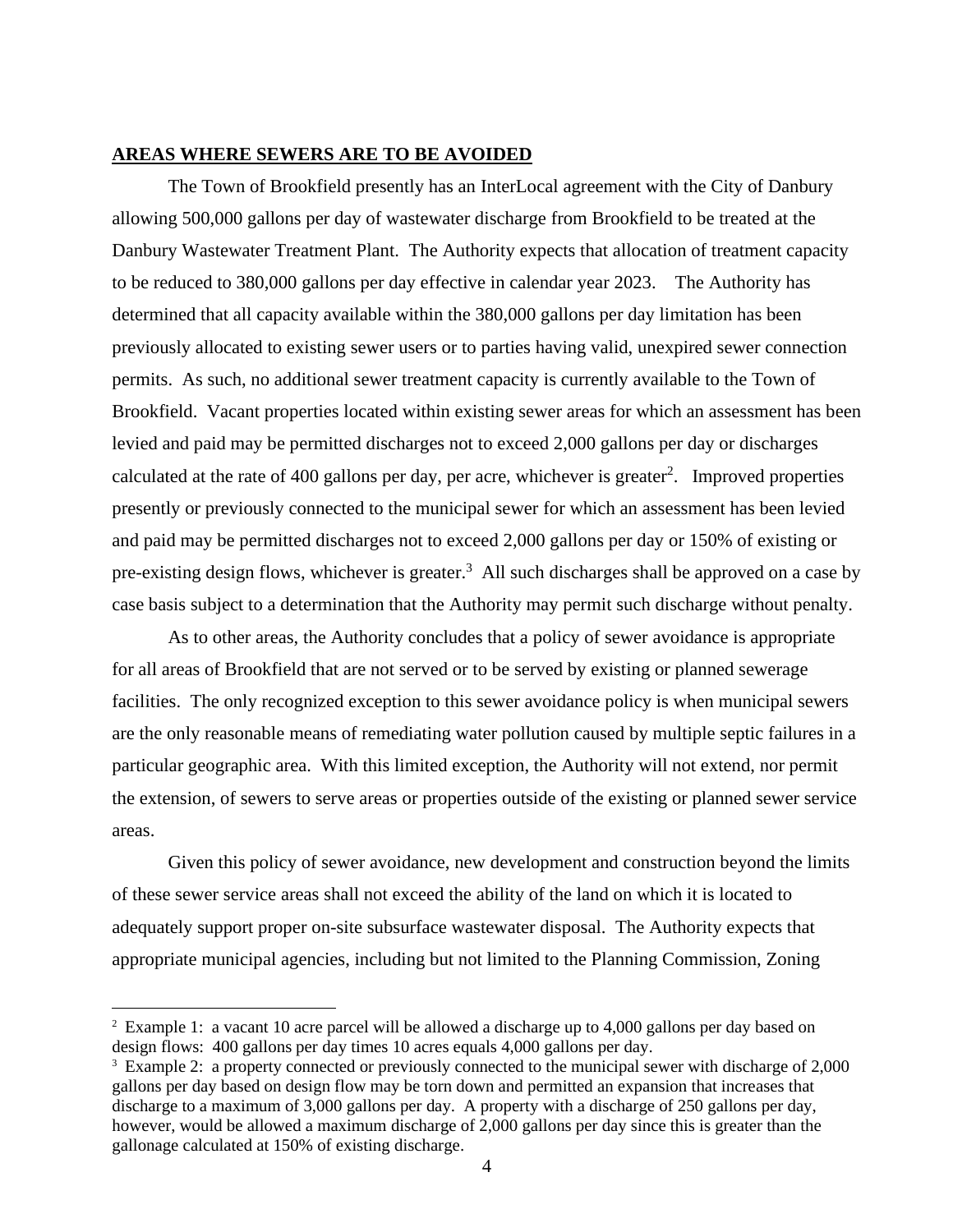Commission, and Building and Health Departments, will effect policies to assure the long term adequacy of on-site disposal, including the monitoring of disposal systems, the identification of malfunctioning systems and the requirement for effective on- site repairs. Deviation from this sewer avoidance policy shall be entertained only in cases where municipal sewer construction is the only reasonable means to mitigate an existing or threatened pollution problem.

The properties that are subject to this sewer avoidance policy are indicated as follows on the aforesaid Sewer Service Area map:

## (White) – "Sewer avoidance areas" **FAILURE ONLY SEWER CONNECTIONS**

It is the intention of the Authority that no properties other than those included in a designated and defined Sewer Service Area shall be allowed to connect to the municipal sewerage system, regardless of the proximity of that property to a municipal sewer. Nonetheless, the Authority may approve the connection to a municipal sewerage system of one or more lots located outside of the boundaries of a Sewer Service Area pursuant to Section 1.2(c) of the Sewer Use Rules and Regulations if all of the following criteria have been met:

1. The connection of such lot to the sewerage system must be necessary to remedy the failure of a subsurface sewage disposal system or to prevent the unreasonable pollution of groundwater by the operation of an existing subsurface sewage disposal system on the lot;

2. The Authority must be provided with written certifications by a professional engineer properly licensed within the State of Connecticut and by the Town Sanitarian or Health Officer, or a Town consultant having equivalent qualifications, that it is not feasible to repair or replace the failed septic system on-site, or to make such on-site corrections as would be sufficient to prevent the continued unreasonable pollution of groundwater as a result of the operation of the system;

3. The subsurface sewage disposal system at issue must either have been (i) in existence on November 15, 2000, or (ii) constructed after the date of adoption of these Regulations in accordance with the requirements of the then existing Public Health Code ;

4. The Authority must determine that there is sufficient capacity available in the sewerage system to accommodate the additional wastewater flows; and

5. The entire costs of the connection, including the cost of any sewer extension, shall be paid by the lot owner.

The properties that may be permitted a sewer connection on a "failure only" basis are indicated as follows on the aforesaid Sewer Service Area Map:

(Yellow) "Failure only connection"

5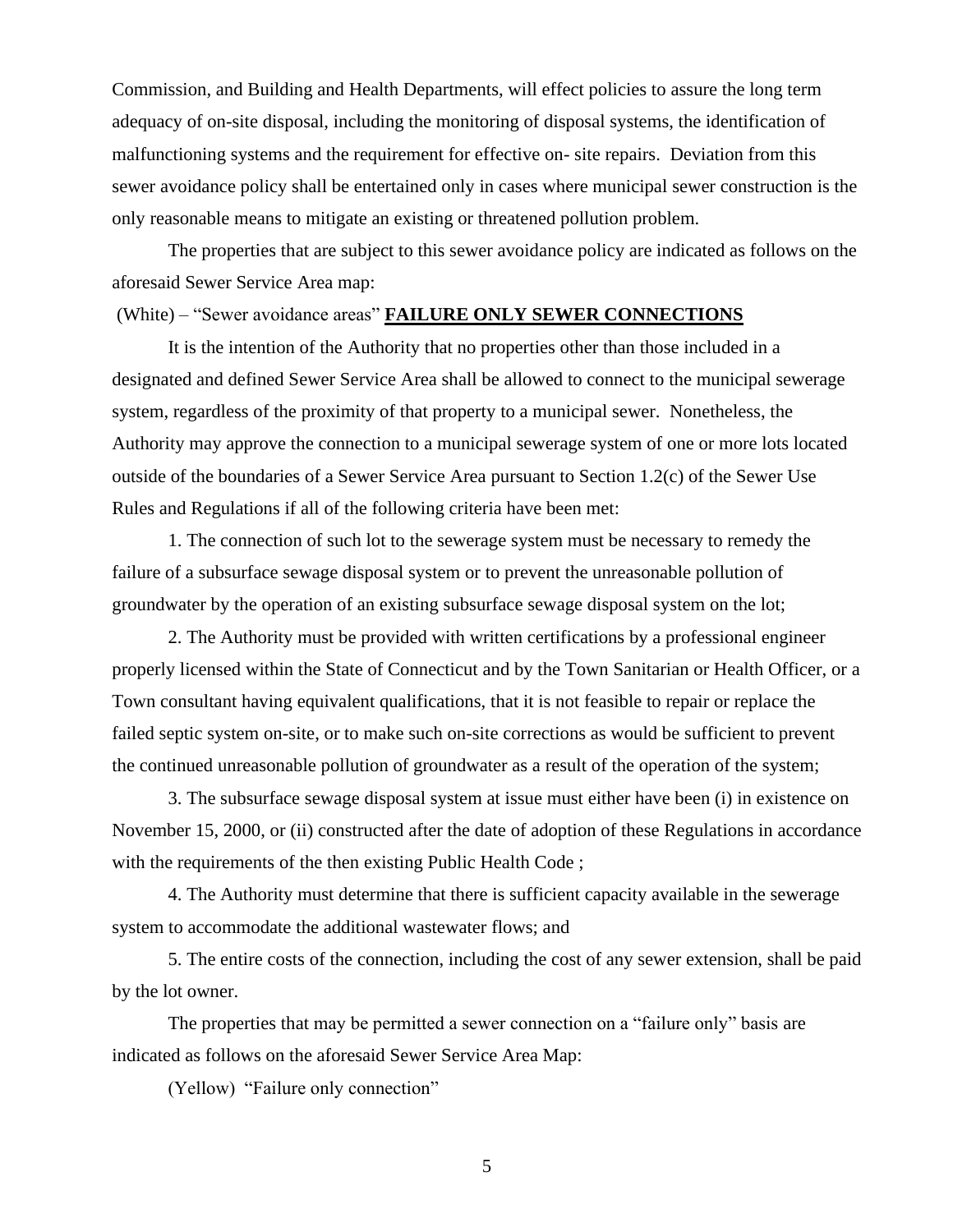# **AREAS WHERE EXISTING AND POTENTIAL SEPTIC SYSTEM FAILURES EXIST**:

The Authority considers several areas of Town to be "potential remediation areas". These are designated on the aforesaid Sewer Service Area map as:

(Red) - "Areas of Concern"

The Authority anticipates that municipal sewer service may eventually be extended to serve these areas. The Authority, presently, has no schedule for design or construction of sewers to serve these areas and expects that action will not be taken until such time as funding and need coincide. The Authority recognizes that long term needs may require localized treatment of wastewater by "community sewerage systems" or by extension of collector sewers to serve these areas. The Authority will be sensitive to sewer extension proposals submitted by the private sector when such proposals serve the public interest by providing for the extension of limited sized sewers to remediate problems in these remote areas.

## **COMMUNITY SEWERAGE SYSTEMS**

Community sewerage systems (as defined in Section 7-245 of the Connecticut General Statutes) shall not be used as a device to extend sewer service for new construction beyond the limits of the existing sewer districts. Unless necessary to abate or mitigate an existing or imminent pollution problem, no community sewerage system involving package treatment plants, subsurface septic systems or subsurface leaching systems shall be permitted in the Town of Brookfield.

It is recognized that several historical existing, privately owned community sewerage systems having subsurface septic systems or subsurface leaching systems currently exist. These include Lake Lillinoah Condominiums, Brookfield Hills Condominiums, Woodcreek Village Condominiums and Orchard Place Condominiums. None of these community sewerage systems were approved by the Brookfield Water Pollution Control Authority and none are subject to a management agreement with the WPCA to ensure effective operation, management, maintenance or replacement.

High Meadow Condominiums, Ledgewood Condominiums and Newbury Crossing Condominiums are located in the High Meadow / Ledgewood/ Newbury Crossing Sewer Area. Although sewer service is provided to these condominiums each condominium will continue to maintain a community sewerage system consisting of gravity sewers and small pump stations as necessary to convey condominium sewage to the municipal system.

Other privately owned community sewerage systems that are presently connected to the municipal sewer system serve Cedarbrook Condominiums, Sandy Lane Village Condominiums,

6